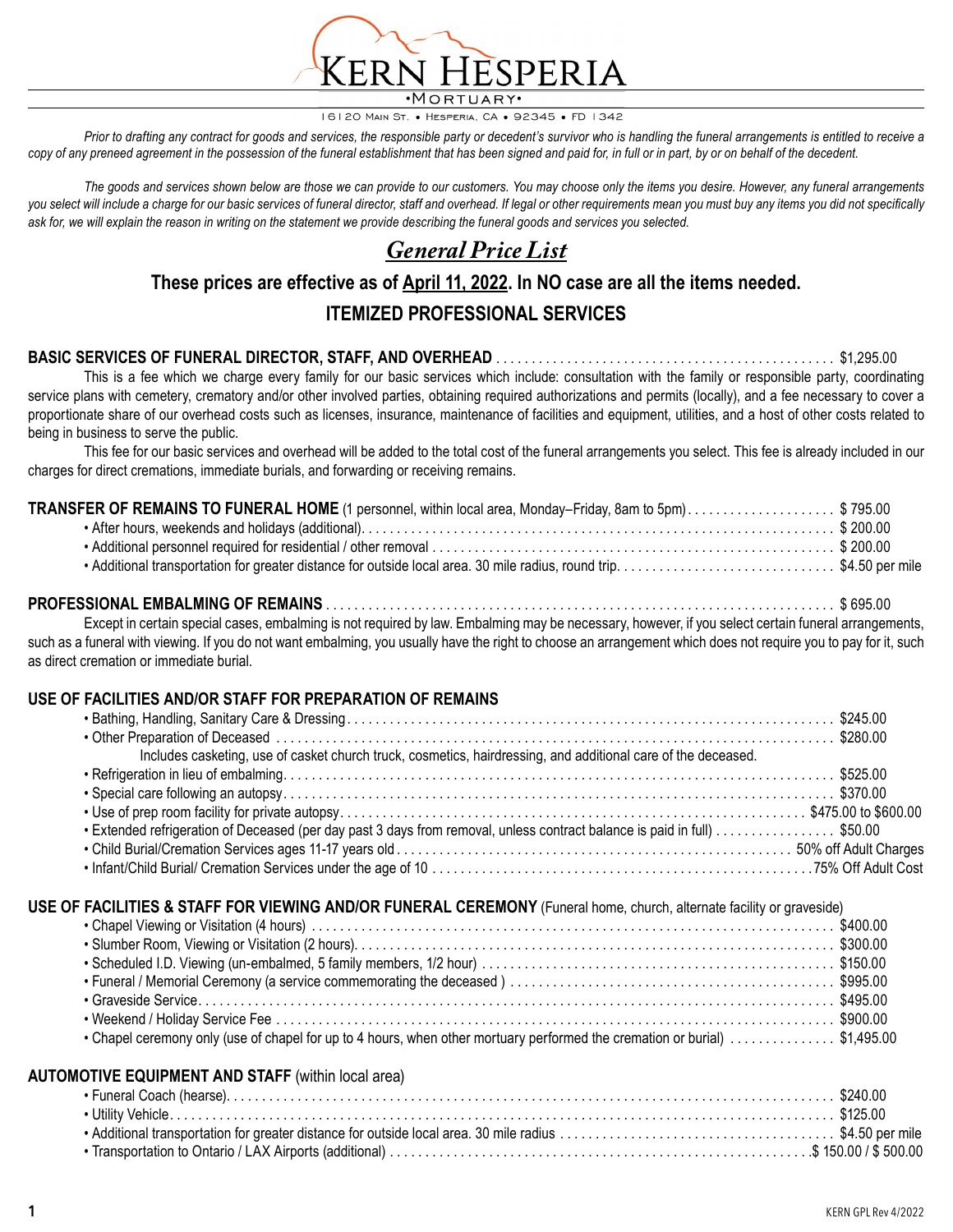### **BASIC SERVICE**

| Includes basic service of Funeral Director and staff, transfer of remains to funeral home; embalming, bathing, and handling. Plus selected merchandise and                 |  |
|----------------------------------------------------------------------------------------------------------------------------------------------------------------------------|--|
| transportation.                                                                                                                                                            |  |
|                                                                                                                                                                            |  |
| Includes basic service of Funeral Director and staff, transfer of remains to funeral home, and refrigeration.                                                              |  |
|                                                                                                                                                                            |  |
| Includes basic services of the funeral director, staff and overhead, transfer of remains to funeral home, refrigeration in lieu of embalming, and utility vehicle to local |  |

cemetery at our convenience.

#### **CREMATION OPTIONS**

 If you want to arrange a direct cremation, you can use an unfinished wood box or an alternate container. Alternate containers encase the body and can be made of materials such as heavy cardboard, fiberboard, or composition materials (with or without outside covering).

**Direct Cremation** . . . . . . . . . . . . . . . . . . . . . . . . . . . . . . . . . . . . . . . . . . . . . . . . . . . . . . . . . . . . . . . . . . . . . . . . . . . . . . . . . . . . . . . . . . . . . . . . . . . \$1,155.00 Reduced basic services of Funeral Director and staff, transportation of decedent to mortuary; custodial care, refrigeration, preparation of death certificate and other necessary state and local documents, utility vehicle, and cremation.

| 250-300 lbs. extra \$200.00 / 301-350 lbs. extra \$350.00 / 351-450 lbs. extra \$500.00 |  |
|-----------------------------------------------------------------------------------------|--|

#### **MERCHANDISE**

#### **ADDITIONAL SERVICES**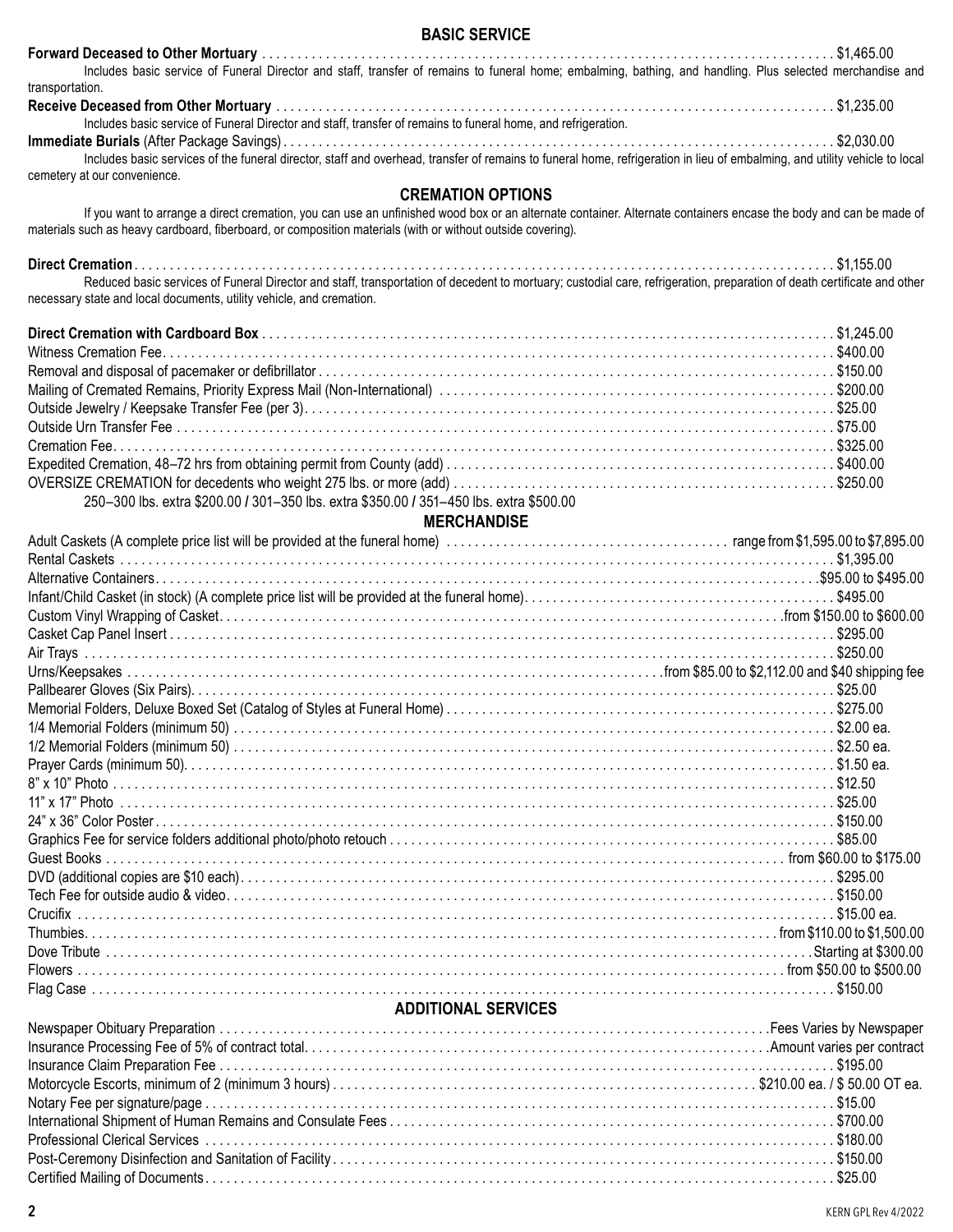#### **ADDITIONAL ITEMS & FEES NOT INCLUDED IN PACKAGES**

| California Dept. of Consumer Affairs Regulatory Fee…………………………………………………………………………… \$8.50 |  |
|-----------------------------------------------------------------------------------------|--|
|                                                                                         |  |

*For more information on funeral, cemetery, and cremation matters, contact: Department of Consumer Affairs, Cemetery and Funeral Bureau, 1625 N. Market Blvd., Suite S-208, Sacramento, CA 95834 Tel: (916) 574-7870 ~ (800) 952-5210 www.cfb.ca.gov*

## *Service of Remembrance*

## *"Burial Choices"*

**Traditional Choice Package** *(After Package Savings of \$1,565)* **. . . . . . . . . . . . . . . . . . . . . . . . . . . . . . . . . . . . . . . . . . . . \$3,680.00 Complete Chapel Service with Chapel Viewing & Graveside Service. Includes:** Basic Services of Funeral Director, Staff and Overhead, Transfer of Decedent to Funeral Home (Locally), Professional Embalming, Bathing, Handling, Sanitary Care and Dressing, Preparation for Viewing, Chapel Visitation for up to 4 hours, Staff for Direction and Supervision for Services at our Chapel or Church and Graveside or Cryptside Services, Funeral Coach and Driver (Locally), Flower Van and Driver (Locally), and Professional Clerical Services.

*Once selected, casket price will be added to package price.*

**Honor Choice Package** *(After Package Savings of \$1,170)* **. . . . . . . . . . . . . . . . . . . . . . . . . . . . . . . . . . . . . . . . . . . . . . . . . \$3,580.00**

**Graveside Service with Viewing. Includes:** Basic Services of Funeral Director, Staff and Overhead, Transfer of Decedent to Funeral Home (Locally), Professional Embalming, Bathing, Handling, Sanitary Care and Dressing, Preparation for Viewing, Chapel Visitation for up to 4 hours, Staff for Direction and Supervision for Graveside or Cryptside Services, Funeral Coach and Driver (Locally), Utility Vehicle and Driver (Locally), and Professional Clerical Services. *Once selected, casket price will be added to package price.*

**Simplicity Choice Package** *(After Package Savings of \$890)* **. . . . . . . . . . . . . . . . . . . . . . . . . . . . . . . . . . . . . . . . . . . . . . . \$3,010.00**

**Graveside Service without Viewing. Includes:** Basic Services of Funeral Director and Staff, Transfer of Decedent to Funeral Home (Locally), Refrigeration in lieu of Embalming, Bathing, Handling, Sanitary Care and Dressing, Staff for the Direction and Supervision of Graveside Service, Funeral Coach and Driver (Locally), Utility Vehicle and Driver (Locally), and Professional Clerical Services.

*Once selected, casket price will be added to package price.*

**Basic Choice Package** *(After Package Savings of \$610)* **. . . . . . . . . . . . . . . . . . . . . . . . . . . . . . . . . . . . . . . . . . . . . . . . . . . \$2,310.00 Delivery to Cemetery Only with No Viewing and No Graveside Service. Includes**: Basic Services of Funeral Director, Staff and Overhead, Transfer of Decedent to Funeral Home (Locally), Refrigeration in lieu of Embalming, Utility Vehicle and Driver (Locally) to Local Cemetery at our convenience, and Professional Clerical Services. *Once selected, casket price will be added to package price.*

As a convenience, the Mortuary offers these discount packages to our families. These packages include staff, facilities, and equipment to provide necessary and desired services for the family. These packages **DO NOT** include weekend or holiday services, selected merchandise, sales tax on merchandise, and cash advances are additional.

## **REGARDING PAYMENT**

All accounts are to be paid in full 72 hours (Business Days) prior to cremation, viewing, or service time. We accept Cash, Check, Cashiers Check, Money Order, Visa, Mastercard, Discover, and American Express.

Fee for all returned checks is \$25.00.